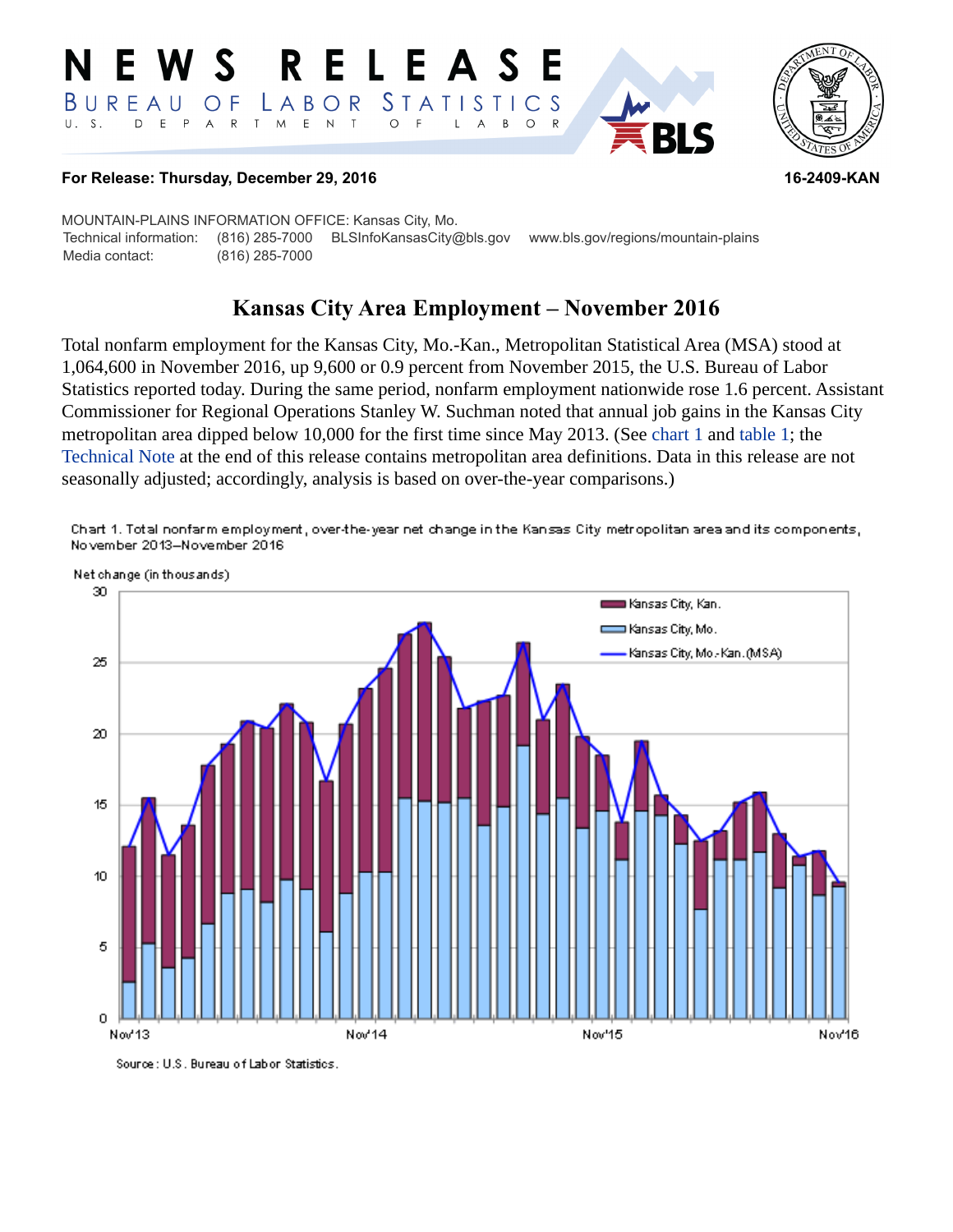The Kansas City metropolitan area is comprised of two separately identifiable employment centers—the Missouri portion and the Kansas portion of the MSA. The Missouri portion, which had 56 percent of the area's workforce, was largely responsible for the growth in employment, adding 9,300 jobs (+1.6 percent) from November 2015 to November 2016.

Education and health services had the largest employment increase in the metropolitan area, up 5,200 jobs since November 2015, with all of the expansion on the Missouri side of the MSA (+5,600). This supersector's rate of local job growth, at 3.5 percent, outpaced the national gain of 2.6 percent.

Two additional supersectors added at least 4,000 jobs each since November 2015. The financial activities supersector added 4,100 jobs in the local area over the year. Both portions of the MSA contributed to the growth in the financial activities industry, as the Missouri portion added 2,400 jobs and the Kansas portion gained 1,700 jobs. Financial activities added jobs at a faster rate in the MSA (+5.4 percent) than it did nationally (+1.9 percent). Employment in professional and business services rose by 4,000 over the year, with all of the increase in the Missouri portion of the MSA (+4,300). The 2.1-percent rate of local job growth in the supersector compared to a national rate of 2.9 percent.

Two supersectors in the Kansas City metropolitan area had employment losses of more than 1,000 jobs over the year. Employment in trade, transportation, and utilities declined by 3,400, with job losses concentrated in the Missouri portion of the MSA (-2,800). Locally, employment in this supersector declined 1.6 percent, while it was up 1.2 percent nationally. The information supersector shed 1,500 jobs (-7.6 percent) from November 2015 to November 2016, as both portions of the MSA experienced job losses. Nationwide, employment in the information supersector rose 0.2 percent over the year.

**Metropolitan area employment data for December 2016 are scheduled to be released on Tuesday, January 24, 2017.**

# **Technical Note**

<span id="page-1-0"></span>This release presents nonfarm payroll employment estimates from the Current Employment Statistics (CES) program. The CES survey is a Federal-State cooperative endeavor between State employment security agencies and the Bureau of Labor Statistics.

**Definitions**. Employment data refer to persons on establishment payrolls who receive pay for any part of the pay period which includes the 12th of the month. Persons are counted at their place of work rather than at their place of residence; those appearing on more than one payroll are counted on each payroll. Industries are classified on the basis of their principal activity in accordance with the 2012 version of the North American Industry Classification System.

**Method of estimation**. The employment data are estimated using a "link relative" technique in which a ratio (link relative) of current-month employment to that of the previous month is computed from a sample of establishments reporting for both months. The estimates of employment for the current month are obtained by multiplying the estimates for the previous month by these ratios. Small-domain models are used as the official estimators for approximately 39 percent of CES published series which have insufficient sample for direct sample-based estimates.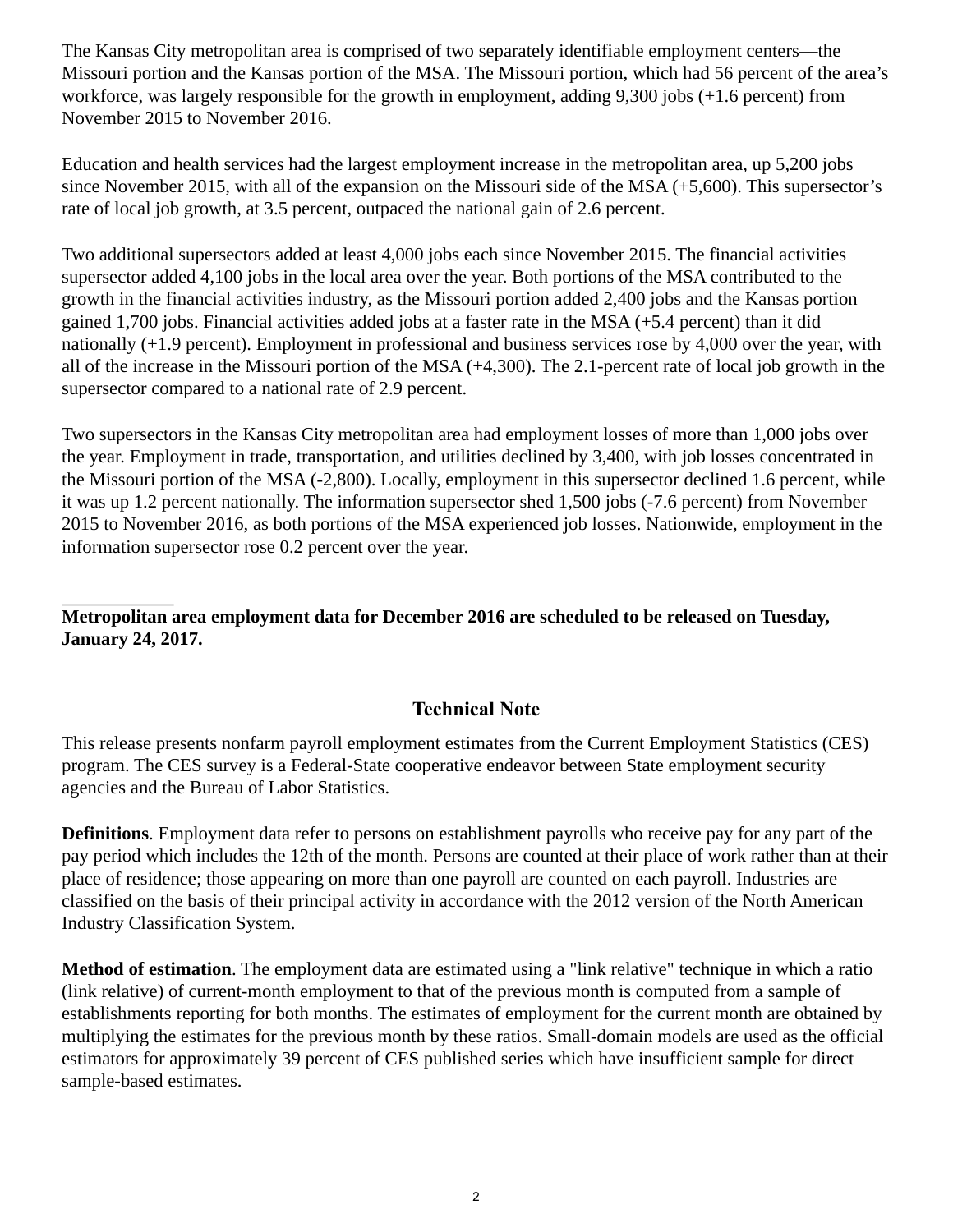**Annual revisions.** Employment estimates are adjusted annually to a complete count of jobs, called benchmarks, derived principally from tax reports which are submitted by employers who are covered under state unemployment insurance (UI) laws. The benchmark information is used to adjust the monthly estimates between the new benchmark and the preceding one and also to establish the level of employment for the new benchmark month. Thus, the benchmarking process establishes the level of employment, and the sample is used to measure the month-to-month changes in the level for the subsequent months.

**Reliability of the estimates.** The estimates presented in this release are based on sample survey, administrative data, and modeling and, thus, are subject to sampling and other types of errors. Sampling error is a measure of sampling variability--that is, variation that occurs by chance because a sample rather than the entire population is surveyed. Survey data are also subject to nonsampling errors, such as those which can be introduced into the data collection and processing operations. Estimates not directly derived from sample surveys are subject to additional errors resulting from the special estimation processes used. The sums of individual items may not always equal the totals shown in the same tables because of rounding.

**Employment estimates**. Measures of sampling error are available for metropolitan areas or metropolitan divisions upon request. Measures of sampling error for states down to the supersector level are available on the BLS website at [www.bls.gov/sae/790stderr.htm](https://www.bls.gov/sae/790stderr.htm). Information on recent benchmark revisions is available online at [www.bls.gov/sae/benchmark2016.pdf.](https://www.bls.gov/sae/benchmark2016.pdf)

**Area definitions.** The substate area data published in this release reflect the standards and definitions established by the U.S. Office of Management and Budget on February 28, 2013. A detailed list of the geographic definitions is available at [www.bls.gov/lau/lausmsa.htm.](https://www.bls.gov/lau/lausmsa.htm)

**The Kansas City, Mo.-Kan., Metropolitan Statistical Area (MSA)** includes Bates, Caldwell, Cass, Clay, Clinton, Jackson, Lafayette, Platte, and Ray Counties in Missouri; Johnson, Leavenworth, Linn, Miami, and Wyandotte Counties in Kansas.

**The Kansas City, Mo., portion** includes Bates, Caldwell, Cass, Clay, Clinton, Jackson, Lafayette, Platte, and Ray Counties in Missouri.

**The Kansas City, Kan., portion** includes Johnson, Leavenworth, Linn, Miami, and Wyandotte Counties in Kansas.

## **Additional information**

More complete information on the technical procedures used to develop these estimates and additional data appear in *Employment and Earnings*, which is available online at [www.bls.gov/opub/ee/home.htm](https://www.bls.gov/opub/ee/home.htm). Industry employment data for states and metropolitan areas from the Current Employment Statistics program are also available in the above mentioned news releases and from the Internet at [www.bls.gov/sae/](https://www.bls.gov/sae/).

Information in this release will be made available to sensory impaired individuals upon request. Voice phone: (202) 691-5200; Federal Relay Service: (800) 877-8339.